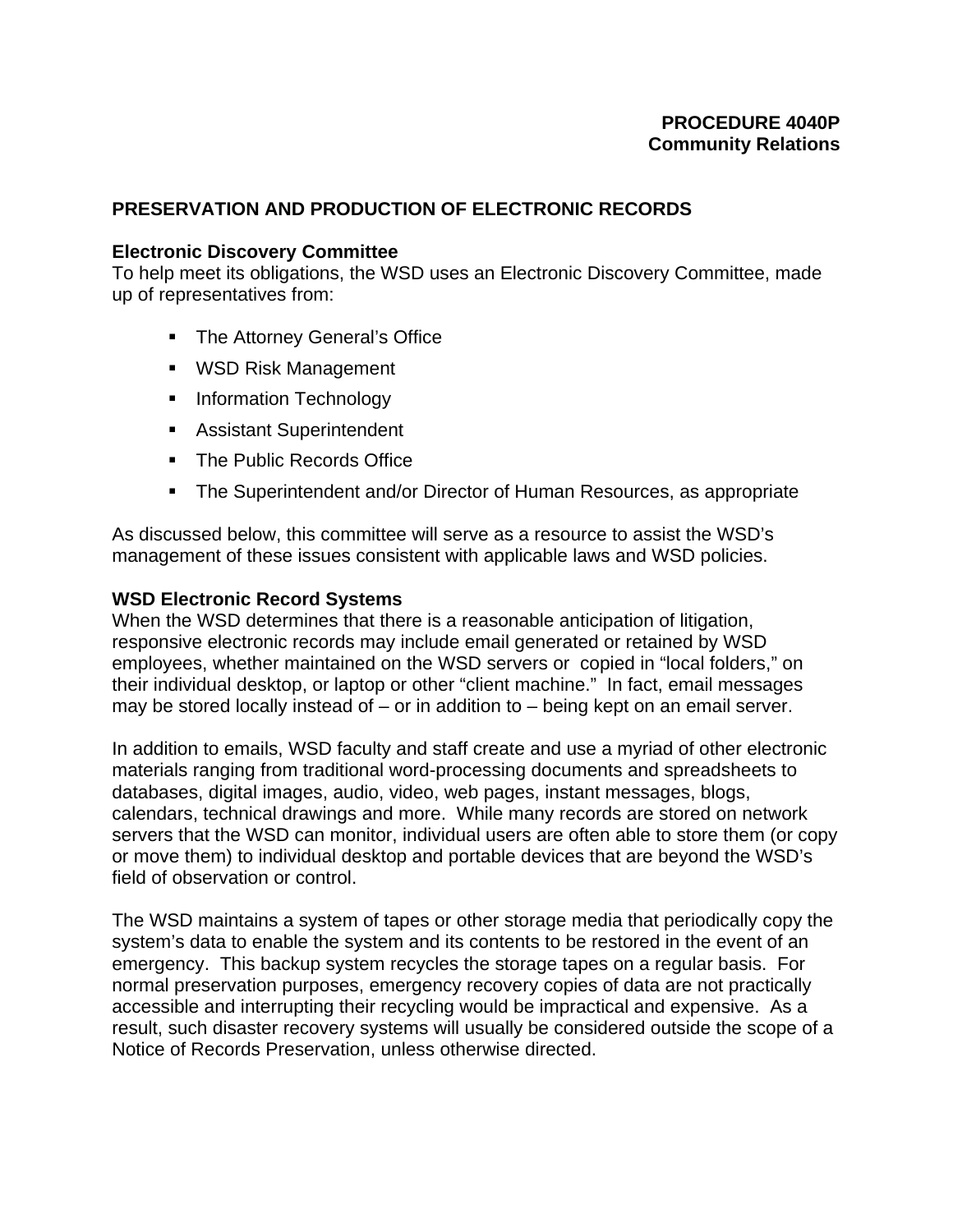As required by RCW 40.14.040, the WSD Records Officer manages and oversees WSD compliance with state and federal laws and regulations relating to the preservation and destruction of electronic and paper information.

## **Special Preservation of Records**

When a lawsuit is filed – or reasonably anticipated – the WSD must take special precautions to prevent the loss of potentially-relevant electronic data. Unless circumstances require a different approach, the following protocol will be followed.

# **Document Preservation Plan**

When a lawsuit is commenced against the WSD – or information is received such that a lawsuit is reasonably anticipated – the lead unit (typically, Risk Management, Human Resources, or the Assistant Attorney General assigned to the WSD) should develop a Preservation Plan outlining the immediate steps that need to be taken. The plan (which could take the form provided in Attachment 3) should generally include some or all of the following steps:

- Identify the operating unit and individuals who might possess potentially relevant electronic data;
- Send a Litigation Hold to the individuals identified; and
- Designate a specific person to coordinate and serve as a contact.
- Where the matter is complex or unusual, the following steps may also be considered:
- Gather a summary of the hardware and software involved. (The Computer System Checklists at Attachment 5 and 6 can be useful for this),
- Determine whether more aggressive steps (such as "imaging" or sequestering computers, stopping rotation of disaster recovery tapes, or taking snapshots of network folders) are warranted.
- Establish a method for following up, which may include sending out reminders, conducting preservation compliance checks, and addressing new questions or issues from agency employees with potential evidence.

The Electronic Discovery Committee should be consulted for assistance with any questions about an appropriate Preservation Plan.

# **Litigation Hold**

A Litigation Hold will typically include:

- A definition of what constitutes a "record" and direct owners of potentiallyrelevant records to preserve them from destruction or modification (see Attachment 3).
- Direction to preserve relevant electronic records and general information on how to do so (which might include the checklist identified in Attachment 5 and 6). This may include directing the administrator(s) of relevant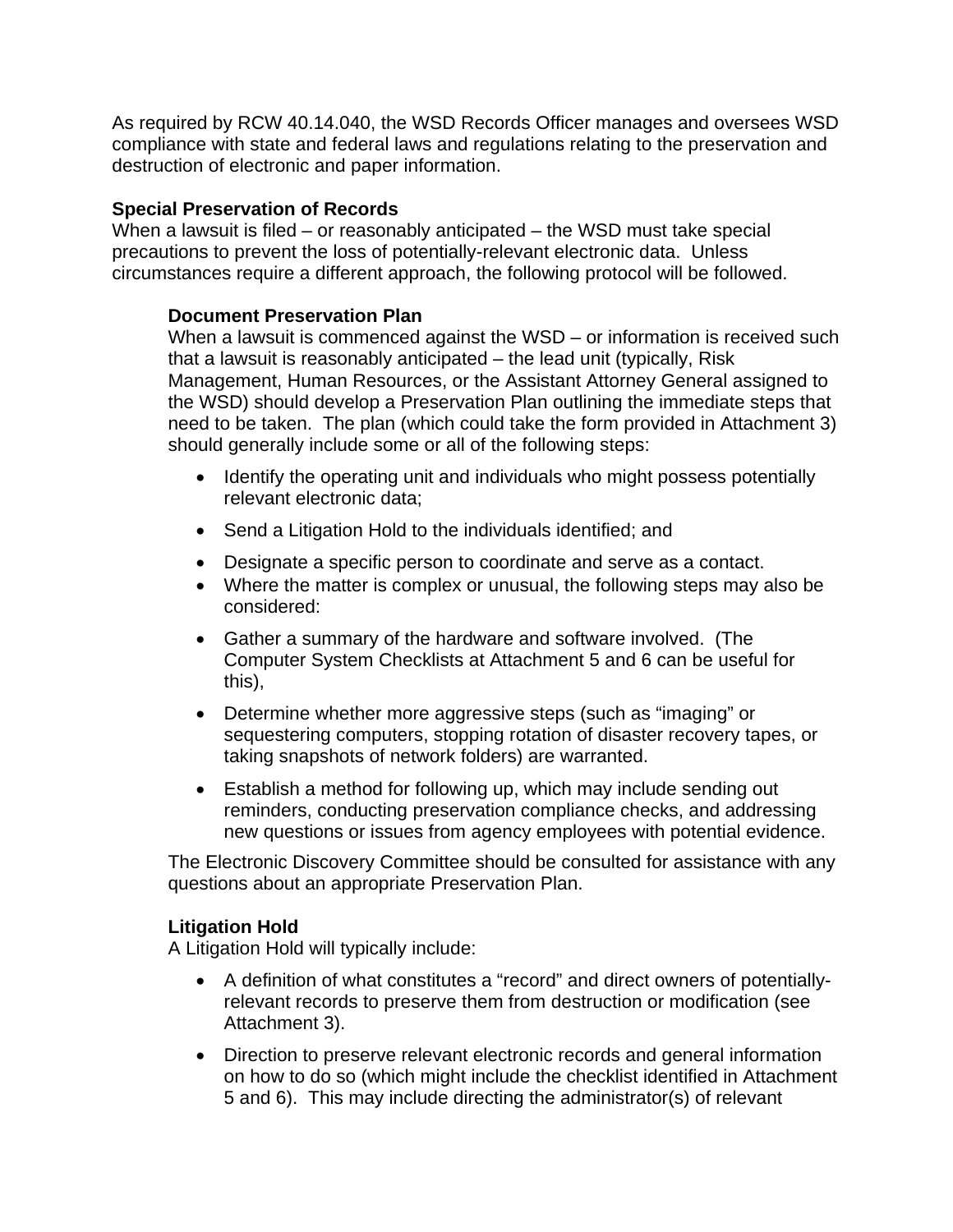system(s) to avoid any centralized or automatic destruction or alteration of such records,

- Identification of the categories of information to be preserved,
- Contact information for the attorney(s), risk management professional, WSD Technology or other IT professional, and any other contacts.

## **Responsibility of Persons Receiving a Litigation Hold**

Receipt of a Litigation Hold does not necessarily mean the recipient is directly involved in the matter. Rather, it means the potential evidence which the WSD must preserve may be in the person's possession or scope of responsibility and that the person, as an employee of the WSD, has must immediately take reasonable steps to preserve such information. In particular, the person must:

- Suspend any WSD or divisional policies or procedures that might call for the routine destruction of electronic records under the recipient's control.
- Discontinue personal practices regarding the deletion of electronic records. For example, the deletion of possibly-relevant emails, voice mails, drafts of documents, and the like must also be suspended.
- Disable any "janitorial" functions, such as the automatic deletion of emails or other electronic records. The designated computer support person should be immediately contacted if assistance is required to disable such functions.
- Protect and preserve all potentially relevant electronic records in their original electronic form so that all information within it, whether visible or not is available for inspection. In other words, electronic records must be preserved, regardless of whether they have also been reduced to a hardcopy or whether a hard-copy already exists.
- Protect and preserve any hard-copies of electronic records.
- Protect and preserve any new documents that are generated or received that may be relevant to the litigation after receipt of a Litigation Hold.
- Advise the designated IT representative of any personal information that may potentially be affected by the Litigation Hold.
- Follow all other specific instructions in the Litigation Hold.
- Consult with the designated contact person regarding any questions involving electronic records.

# **Litigation: Actual or "Reasonably Anticipated"**

The obligation to preserve potential evidence arises most commonly when a lawsuit has already been filed. However, the obligation can also arise when one knows—or should know—that future litigation is "reasonably likely." Determining when facts or circumstances are reasonably likely to lead to litigation requires a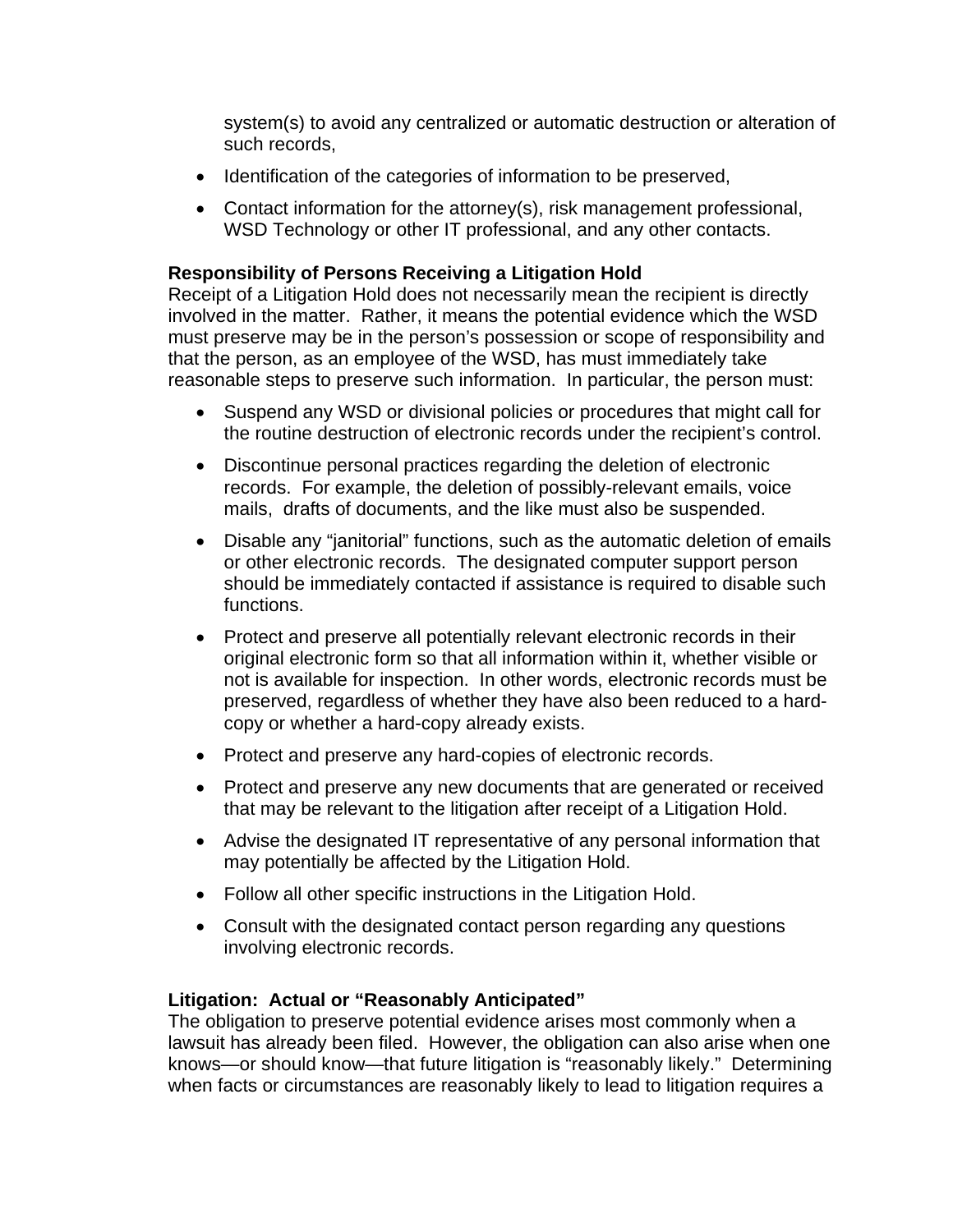case-by-case understanding of the facts and the application of experience and professional judgment.

Factors to consider in deciding whether litigation is "reasonably foreseeable" or "reasonably likely" include:

- Historical Experience: Look at whether similar situations have led to litigation in the past.
- Filed Complaints: Be aware of complaints filed with the WSD or an enforcement agency, which may indicate a likelihood of future litigation.
- Significant Incidents: Pay attention to events resulting in known and significant injury.
- Attorney Statements: Examine any statements by an individual's attorney regarding a dispute with the WSD.
- Employee Statements: Consider statements by WSD employees and officials regarding the potential of litigation.
- Initiation of Dispute Resolution Procedures: Give considerable weight to an action by a contractor to initiate a dispute resolution clause in a contract.
- Public Disclosure Requests: Consider whether a public disclosure request suggests the likelihood of future litigation. Although the WSD routinely receives public disclosure requests that are unrelated to litigation, some reasonably foreshadow a lawsuit.
- Event Reported In the Press: Take stock of particularly bad events that are reported in the press, where history suggests litigation is likely.
- Common Sense: Use your powers of observation of human behavior and common sense. If an unfortunate or bad event occurs, especially if it is an unusual event or causes significant damage or distress, it may be reasonably anticipated that litigation will follow.
- Risks & Rewards: If the situation is uncertain, consider the relative costs of preservation against the likelihood of future litigation. Also consider the risks associated with the possibility of sanctions if preservation efforts are not undertaken.

### **Ending Preservation Responsibilities**

When the litigation, or the threat of litigation that prompted the Litigation Hold, has ended, the person issuing the Litigation Hold will inform those who received the notice that they are no longer under any special obligations to preserve the identified categories of materials. At that point, only the WSD's normal retention schedules will apply to the documents. The Office of Risk Management and the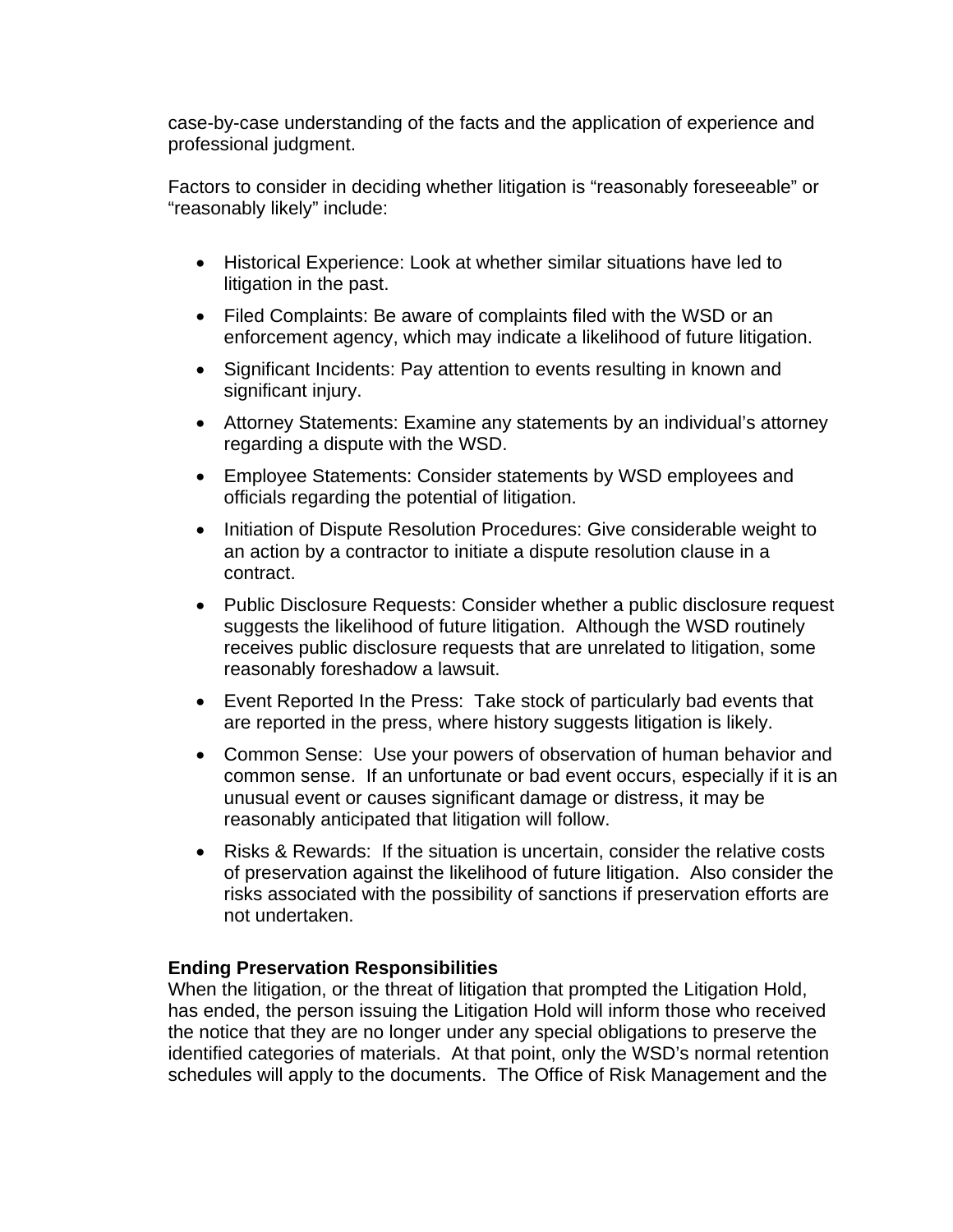WSD's attorneys will be responsible for applying their own special retention schedules for "litigation" records.

# **Retrieval of Electronic Records for Discovery**

In most cases, the need to actually produce preserved electronic records will come weeks or months after the preservation has occurred. When the WSD receives a request from an opposing party for production ("discovery") of electronic records, the WSD's counsel and primary WSD contact (Risk Management, Attorney General's Office or other unit) will determine the best approach to take in order to efficiently produce a complete and accurate response. The response may consist of any or all of the following: (1) supplying the requested information, (2) attempting to obtain a modification of the request (e.g., by narrowing the request's scope or obtaining agreement as to specific search terms), (3) declining to provide some or all of the requested data based upon expense of production, or other basis, (4) conferring with the Electronic Discovery Committee.

(See http://www.educause.edu/ir/library/pdf/EPO0664.pdf for a discussion of tradeoffs.)

The Electronic Discovery Committee is available for consultation on such issues.

# **Options for Records Retrieval**

Where some or all of the requested records must be retrieved, reviewed, and potentially disclosed, the following options should be considered in selecting the best approach to the specific request:

- Relying on the Computer User. In many instances, it is reasonable and sufficient to simply ask the computer user to identify, copy, and provide potentially-responsive electronic records and to certify that these steps have been taken. In these instances, the production of electronic data resembles the typical production of physical documents.
- Enlisting WSD Technical Support: Sometimes the system administrator or other WSD technical support personnel will directly retrieve the responsive records due to particular concerns about an individual user's time, skill, or dependability in identifying the universe of responsive records. Such personnel are often able to bring to bear sophisticated tools for searching and extracting large volumes of responsive records.
- Using Outside Consultants: Where identification or recovery of records requires technical expertise beyond that readily available from internal resources, an outside firm may be called upon for some or all of the work.

# **Factors to Consider in Records Retrieval**

- Thoroughness: The approach in a specific case needs to be reasonably calculated to gather all potentially relevant records.
- Operational Efficiencies: The activities required should be operationally efficient to ensure timely preservation and processing of the data.
- Individual Privacy: The processes implemented to respond to electronic discovery must take into account personal privacy concerns.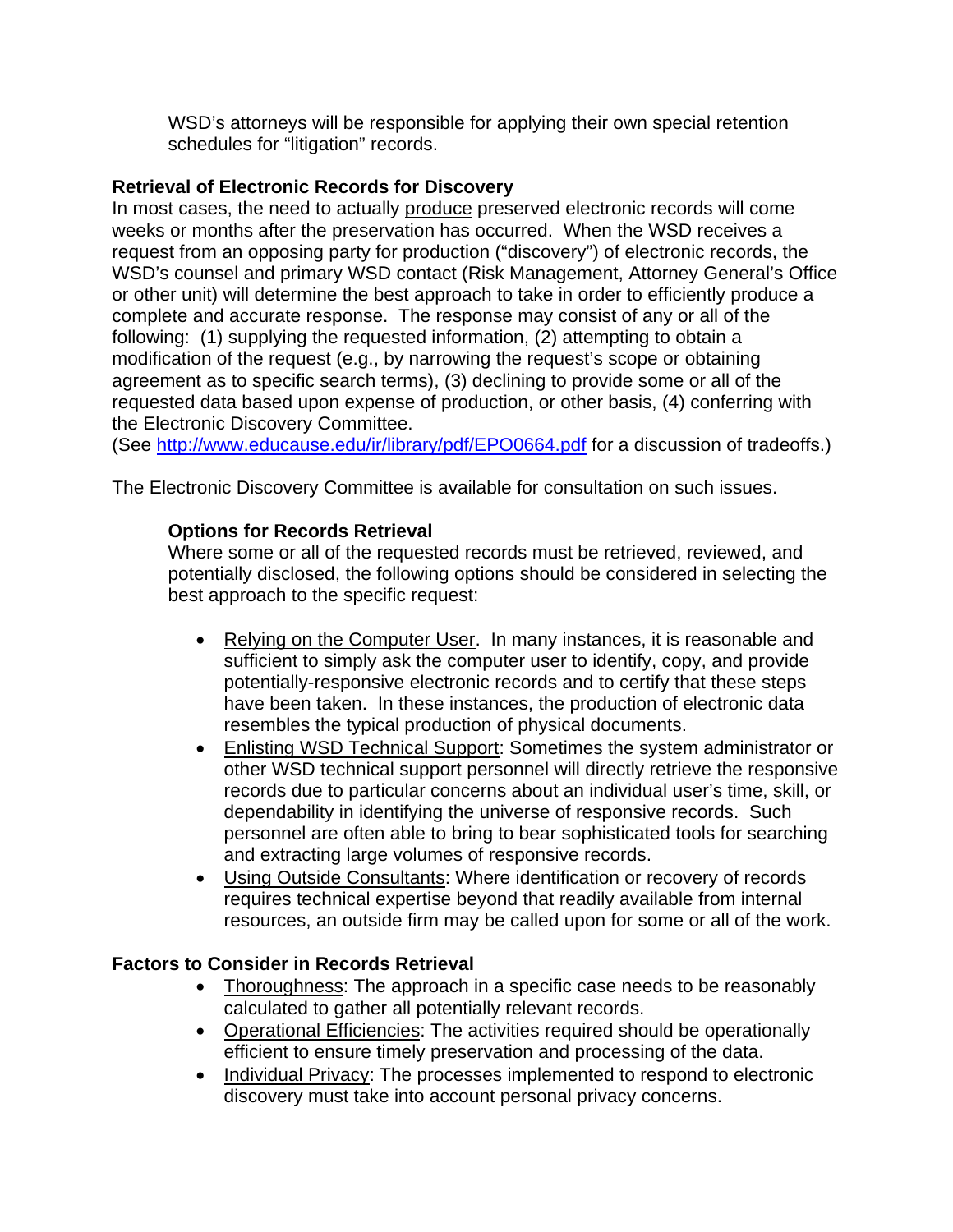- Risk of Data Loss: Reasonable steps will be needed to protect data from loss through inadvertent or intentional deletion of files or loss of data storage media.
- Individual Disruption: Procedures should take into account potentially significant impacts in terms of time and effort for individuals named in the lawsuit.
- Procedural Consistency: The WSD will require that procedures developed to meet these new rules are consistently followed and executed.

# **Post-Retrieval Review**

As potentially-responsive electronic records are gathered, the will be provided to the WSD attorneys for further processing.

#### **Post-Production Duties**

Preservation and production of information related to a lawsuit does not end with an initial production of records. Potentially relevant records generated after the Litigation Hold must be preserved for possible future retrieval.

### **Approved: July 25, 2008**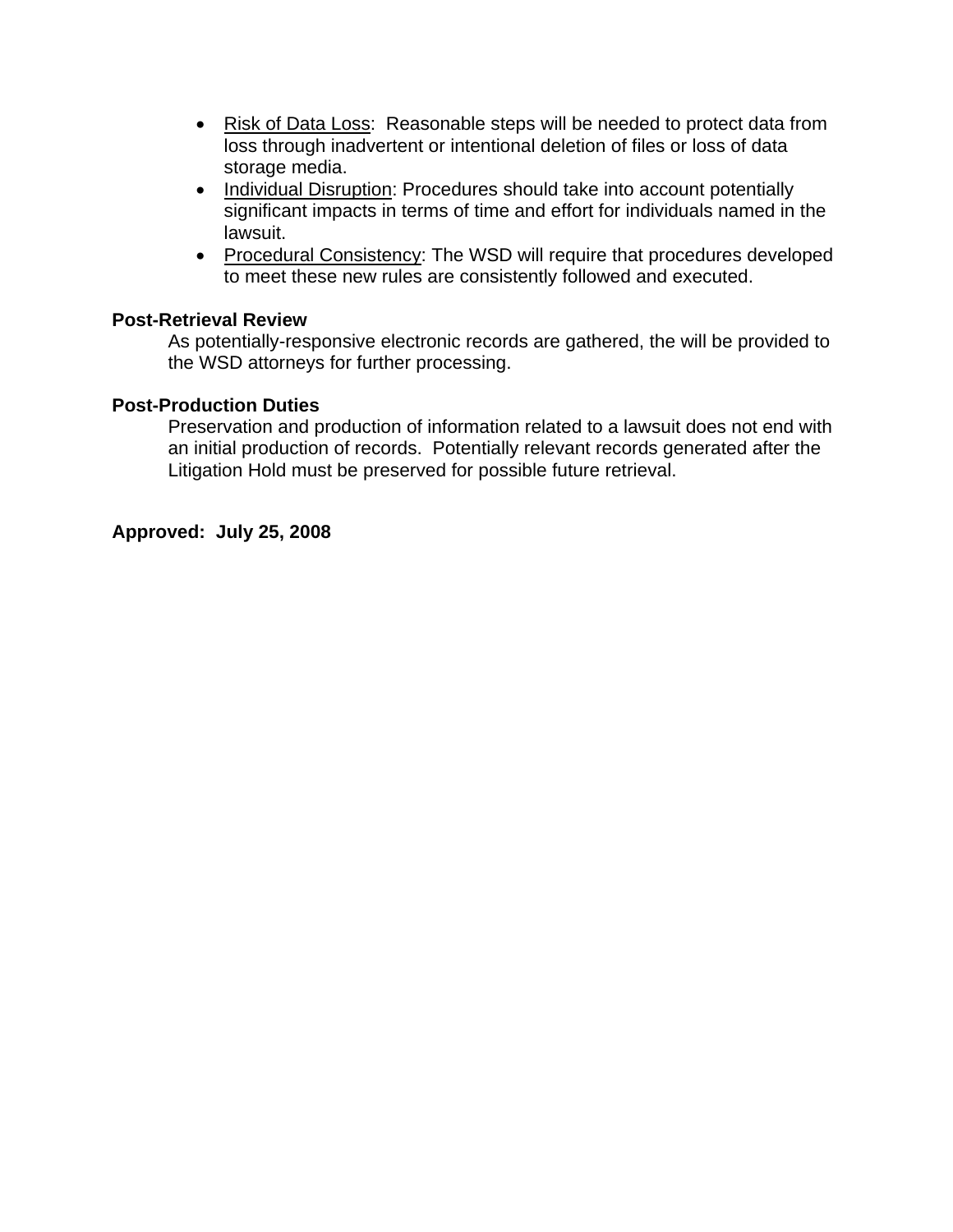# **ATTACHMENT 1 – FLOW CHART**

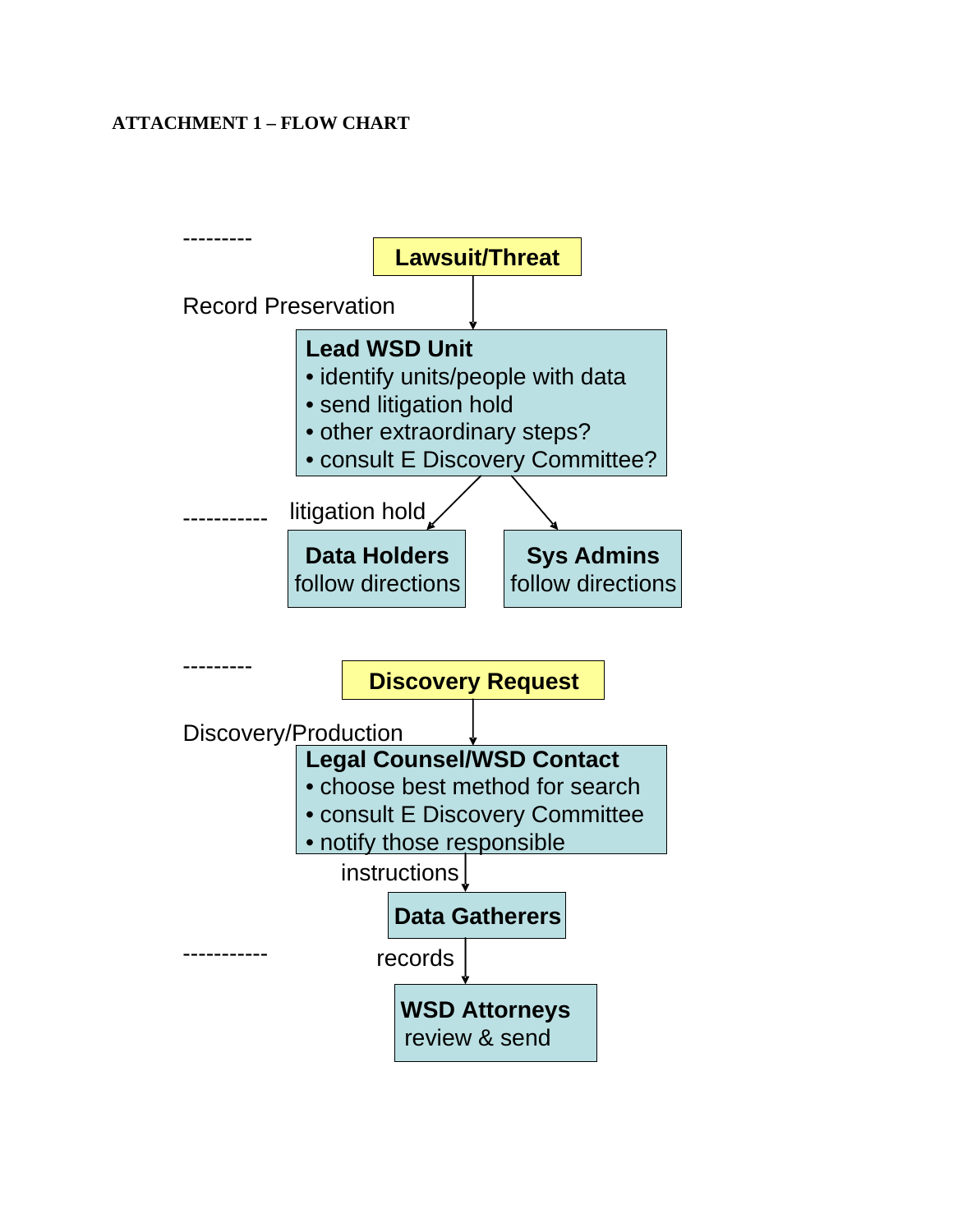# **ATTACHMENT 2 – FREQUENTLY ASKED QUESTIONS**

### **1. What do "electronic discovery" and "data preservation" mean?**

"Discovery" is the process by which potentially relevant documents are captured and produced by the parties in a lawsuit. One of the ways a party can obtain "discovery" of potentially relevant documents is by asking other individuals or entities to produce documents. Federal and state courts recognize that the term "documents" includes electronic data and that electronic data is subject to the same discovery rules as other documents potentially relevant to a lawsuit. The issue has received substantial national attention recently, however, because of a series of court rulings resulting in the imposition of huge sanctions on parties for their failure to preserve electronic data and because of amendments to the Federal Rules of Civil Procedure that took effect on December 1, 2006. Upon notice that a lawsuit has been commenced against the WSD (or a charge filed with an administrative agency), or if it is reasonably anticipated that a lawsuit may be brought (or a charge filed), the WSD and all of its faculty and staff members are under a legal duty to preserve all documents, whether hard copy or electronic, that might be relevant to the lawsuit.

#### **2. What data needs to be preserved?**

The new federal rules require a party to suspend routine or intentional purging, overwriting, re-using, deleting, or any other destruction of electronic information potentially relevant to a lawsuit, wherever it is stored – at a WSD work station, on a laptop, or cellular phone, or at an employee's home. It includes all forms of electronic communications, e.g., e-mail, word processing documents, calendars, voice messages, instant messages, spreadsheets, SharePoint files, wiki materials, videos or photographs. This electronic information must be preserved so that it can be retrieved – if necessary – at a later time. The information must be preserved in its original electronic form, so that all information contained within it, whether visible or not, is also available for inspection – i.e., it is not always sufficient to make a hard copy of electronic communication. However, back-up tapes may not have to be preserved, and the WSD should consult with their attorneys on a given case regarding the disaster recovery system procedures.

### **3. What will I have to do?**

You will be notified of the responsibility to preserve electronically stored information (ESI) through a notice called a "litigation hold" or "preservation hold." You will then be asked to cooperate with the Attorney General's Office, the Office of Risk Management, and/or WSD IT personnel in order to identify and preserve reasonably identifiable potential sources of ESI in your possession or under your control. You may be asked to complete and return a questionnaire identifying all potential sources of ESI. If so, it is critical that you complete and return the questionnaire without delay. You may also be asked to complete a signed statement confirming that you have completed the required search and retention as requested. Until IT personnel have taken steps to preserve your ESI, you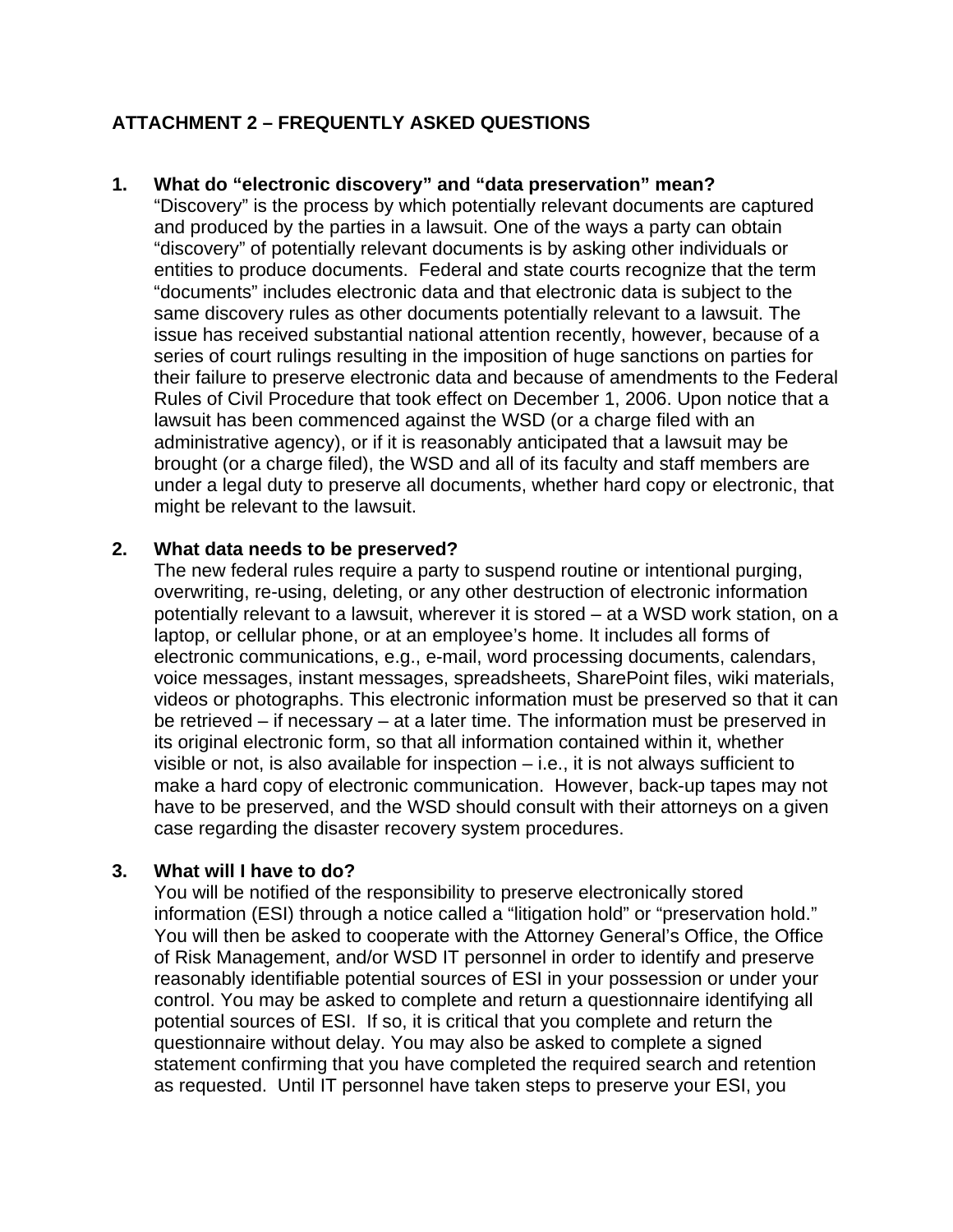should be particularly careful not to delete, destroy, purge, overwrite, or otherwise modify existing ESI.

## **4. How long will this go on?**

The WSD's counsel and/or primary WSD contact (Risk Management, Human Resources or other unit) will advise you when you and the WSD are no longer obligated to retain the preserved data. Generally, this will be when the statute of limitations has expired with respect to the claim or – if litigation has been commenced – when the lawsuit and all appeals have concluded. When preservation effort ends, the preserved data will be returned to you or destroyed, at your option and in accordance with records management schedules. If at any time you question whether to continue retaining the records, you should contact the appropriate contact person listed in the Litigation Hold communication before destroying any documents.

## **5. Do I need to also preserve data on my home computer?**

The same rules apply to any computer that stores information potentially relevant to a lawsuit involving the WSD. Thus, if you use your home computer for WSDrelated business (including e-mail on your WSD e-mail account or on a personal account such as AOL, Gmail, etc.), you must preserve the data on that computer.

## **6. Can I take personal or sensitive material that isn't relevant to the case off my computer?**

You may be questioned under oath at a later date by an attorney representing the opposing party about what data you took off your computer. Thus, if you believe there is something personal on your computer, you should consult the Assistant Superintendent or Public Records Office before removing it. The material may also be a public record, and public records are subject to the WSD's retention policies.

## **7. I previously deleted something that might be relevant** – **should I be concerned about that?**

Preservation of information arises when there is a lawsuit, reasonable anticipation of litigation, or if there has been a public records request. Electronically stored information deleted before a lawsuit, reasonable anticipation of a lawsuit or a records request that was properly deleted pursuant to retention policies, should not create a problem.

### **8. What if I am involved in an ongoing matter relating to the person who is suing the WSD?**

You must also preserve any newly created documents generated after receipt of a litigation hold that may be relevant to the dispute (such as an employment claim by a current employee where relevant new documents may be created during the ongoing employment relationship).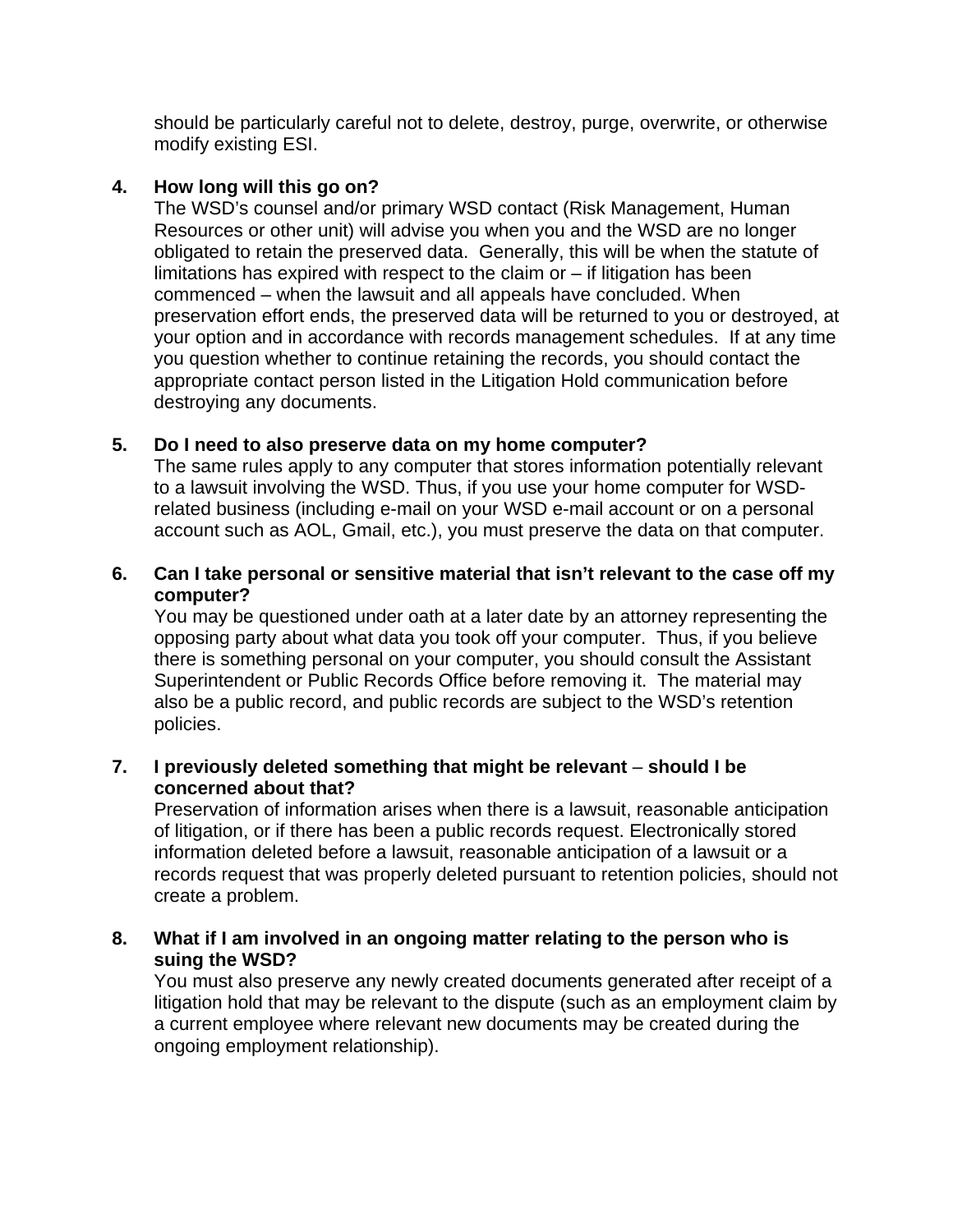**9. Who is going to be paying for the cost of preserving electronic records?**  Most external costs (such as IT consultants) associated with complying with the electronic discovery requirements will be handled in the same manner as other litigation expenses are presently handled. Internal costs (time spent by WSD staff members, applicable storage costs and the like) will be absorbed by the department.

## **10. Who will be looking at WSD data from my computer?**

This depends on the reason for the Litigation Hold. If the matter involves a complaint or claim that requires investigation, appropriate WSD department personnel from departments such as the Office of Risk Management, Human Resources, Labor Relations, the Attorney General's Office, and perhaps others may be reviewing records in your computer files in the course of the investigation.

In other cases, it may be that no one will initially review your records until and if there is a lawsuit filed with discovery requests made.

**11. Who decides what data will be turned over to the opposing party?** 

The WSD, as owner of the data, will make these decisions based on advice from its attorneys. Before any data is turned over to the opposing party, the WSD's attorneys will review it for relevance and confirm it is not otherwise protected or privileged.

### **12. Since when did we have to go to all this trouble?**

Because of the egregious misconduct by several organizations and because of the ever-widening use of computers, over the last several years the courts have developed rules specific to the preservation of electronic data. The new amendments to the Federal Rules of Civil Procedure addressing electronic discovery took effect December 1, 2006.

### **13. What should I do with my electronic data if I leave the WSD?**

If you plan to leave your employment with the WSD during the pendency of a lawsuit for which you have received a preservation hold, you should confer with your supervisor, WSD IT staff and the Attorney General's Office or other contacts listed in the Litigation Hold notice.

### **14. What if I have additional questions?**

Get in touch with the WSD's counsel and/or primary WSD contact (Risk Management, Human Resources or other unit) contacts listed in the Litigation Hold notice.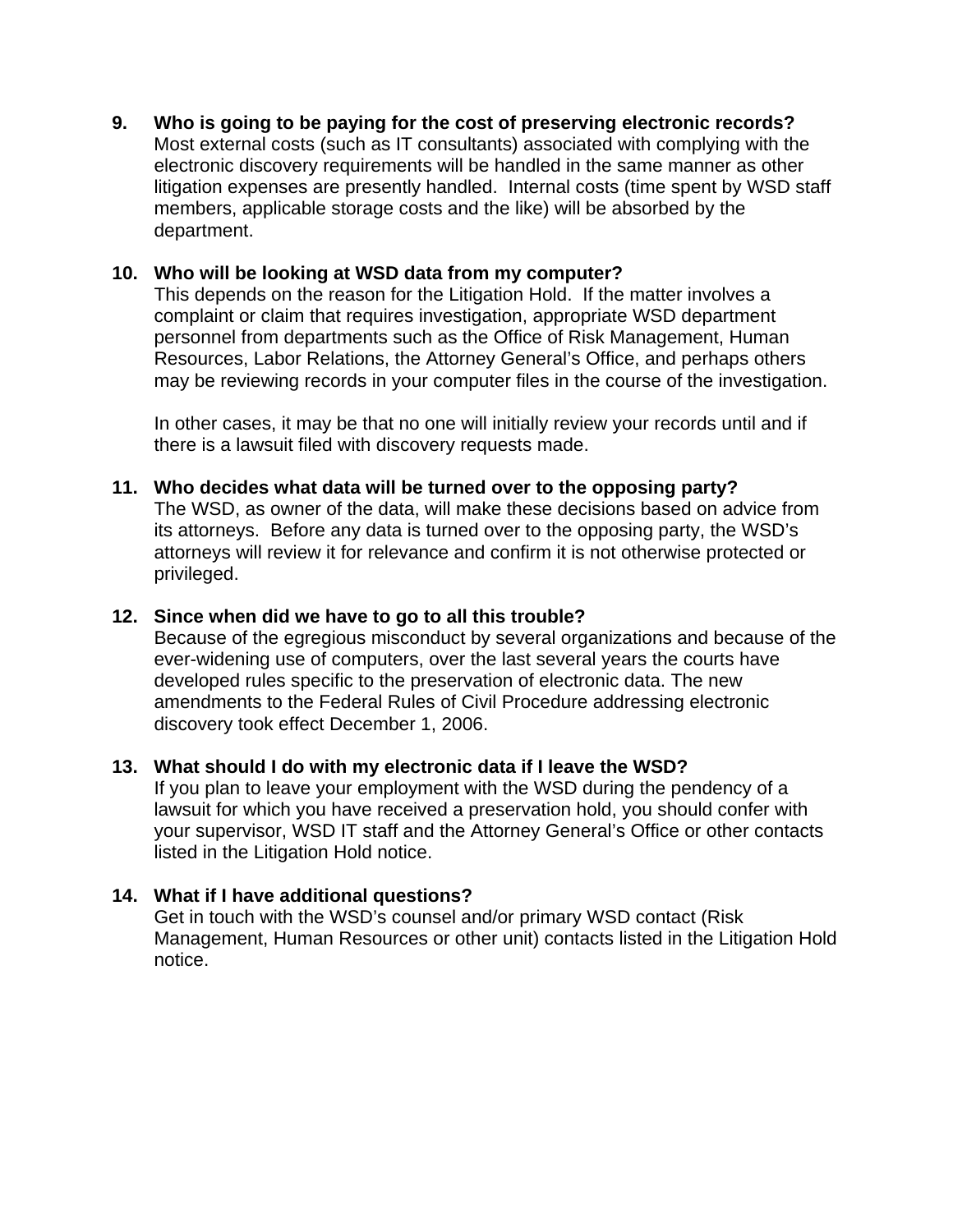# **ATTACHMENT 3 – DOCUMENT PRESERVATION PLAN (SAMPLE)**

| Name | Phone | Email |
|------|-------|-------|
|      |       |       |
| Name | Phone | Email |

#### **1. Units and Individuals Likely To Have Potentially-Relevant Documents**

| <b>Operating Units</b> | <b>Individuals</b> | Send Lit Hold?/By? |
|------------------------|--------------------|--------------------|
|                        |                    |                    |
|                        |                    |                    |
|                        |                    |                    |
|                        |                    |                    |
|                        |                    |                    |
|                        |                    |                    |
|                        |                    |                    |
|                        |                    |                    |
|                        |                    |                    |

### **2. Are Additional Steps Needed?**

| <b>Individuals</b> | Imagining? | Account<br>Snapshot? | Hold<br><b>Back-Ups?</b>   Checklist? | <b>System</b> | Other? |
|--------------------|------------|----------------------|---------------------------------------|---------------|--------|
|                    |            |                      |                                       |               |        |
|                    |            |                      |                                       |               |        |
|                    |            |                      |                                       |               |        |

# **3. Any Follow-Up Steps Needed?**

F Reminders? \_\_\_\_\_\_\_\_\_\_\_\_\_\_\_\_\_\_\_\_\_\_\_\_\_\_\_

F Other? \_\_\_\_\_\_\_\_\_\_\_\_\_\_\_\_\_\_\_\_\_\_\_\_\_\_\_\_\_\_\_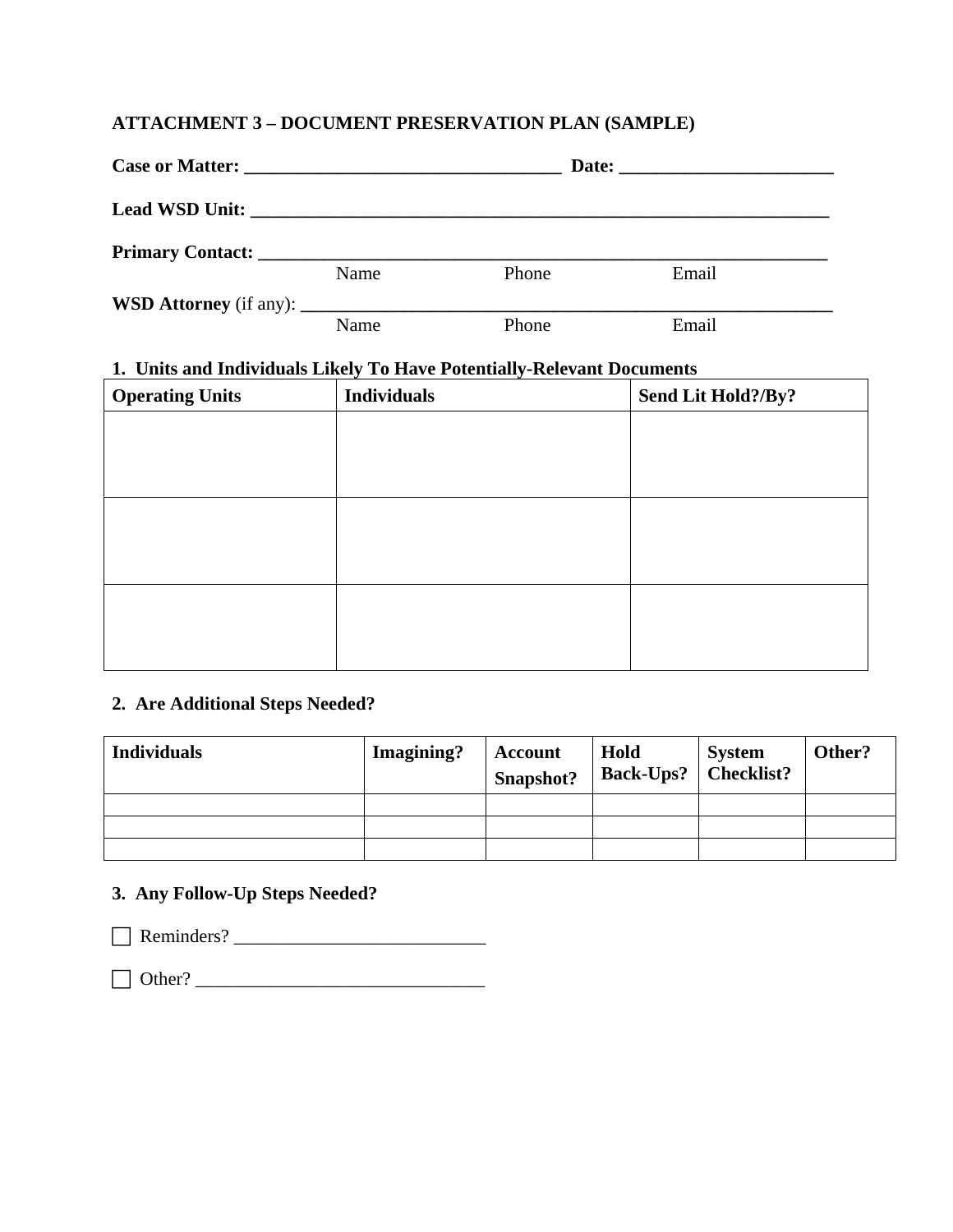# **ATTACHMENT 4 – LITIGATION HOLD, KEY PROVISIONS**

A Litigation Hold should generally contain the following provisions, either incorporated in the body of a letter or memo or as an attachment.

[Description or reference to description of Matter]

\_\_\_\_\_\_\_\_\_\_\_\_\_\_\_\_\_\_\_\_\_\_\_\_\_\_

To prepare for the defense of the actual or potential litigation described, the WSD will need access to a complete copy of all documents that could reasonably relate to this matter. These documents may reside in your office, your home, may be held in the WSD Records Center and/or WSD Archives, or may exist in other places.

# **"DOCUMENT" INCLUDES A WIDE VARIETY OF RECORDS AND MATERIALS.**

Be aware that "document" typically is broadly defined by courts to include, among other things:

- writings
- e-mails
- **u** drawings
- **qraphics**
- **charts**
- photographs
- **•** phone records
- **n** images
- all electronically-stored information, and
- any other data compilations from which information can be obtained.

## **DO NOT DESTROY, DELETE OR DAMAGE ANY DOCUMENTS THAT MAY RELATE IN ANY WAY TO THIS MATTER.**

It is important that potentially relevant documents that can be reasonably identified be retained, preserving as well the original format, if feasible. In addition, if you are aware of other documents that may be relevant but which you do not currently have access to, please so inform \_\_\_\_\_\_\_\_\_\_\_\_. In addition, please suspend any scheduled destruction, archiving, or deletion of documents related to this matter until you specifically have been advised that you are authorized to do so. Failure to comply with any of the above could result in penalties imposed upon the WSD and/or you by a court.

# **INCLUDE EVERYTHING REASONABLY RELATING TO THIS MATTER.**

Since it is early in this matter, it is difficult to determine what information may or may not be relevant. However, at a minimum, you should retain the originals and copies of documents that can be reasonably identified as being potentially relevant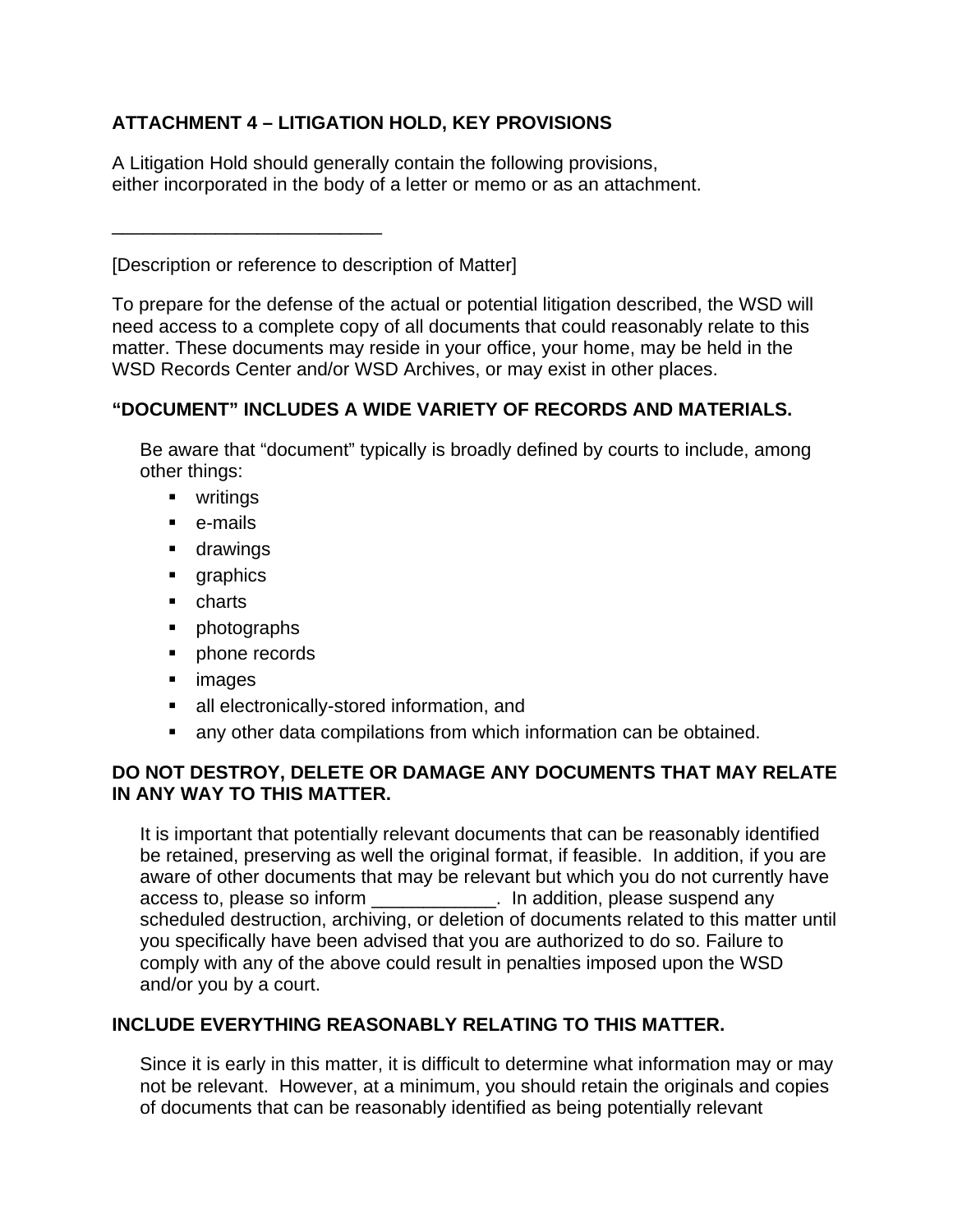(including emails and electronically stored documents) that you may have in your possession that: (1) were sent to or from \_\_\_\_\_\_\_\_\_\_\_\_\_\_\_, (2) refer to \_\_\_ by name, title, or implication, (3) relate to any employees in  $\frac{1}{\sqrt{2}}$  is work group and managers and/or discuss their duties and performance, (4) relate in any manner to \_\_\_\_\_\_\_\_\_'s performance or (termination), including to any event in which was investigated, disciplined or counseled, (add other matters pertinent to case).

If you have any doubt as to whether a document might be relevant, retain it. Do not delete or dispose of it. You should retain the documents in a place where they can be easily located upon request. Please do not hesitate to communicate with **\_\_\_\_\_\_\_\_\_** if you have any questions.

Since "documents" include existing documents, as well as documents that may be created in the future, you also should provide this office with documents created since your receipt of this letter.

## **IF YOU HAVE QUESTIONS ABOUT THESE INSTRUCTIONS, CONTACT ONE OF THE FOLLOWING INDIVIDUALS**

**\_\_\_\_\_\_\_\_\_\_\_\_\_\_\_\_\_\_\_\_\_\_\_\_\_\_\_ \_\_\_\_\_\_\_\_\_\_\_\_\_\_\_\_\_\_\_\_\_\_\_\_\_\_\_** 

**\_\_\_\_\_\_\_\_\_\_\_\_\_\_\_\_\_\_\_\_\_\_\_\_\_\_\_**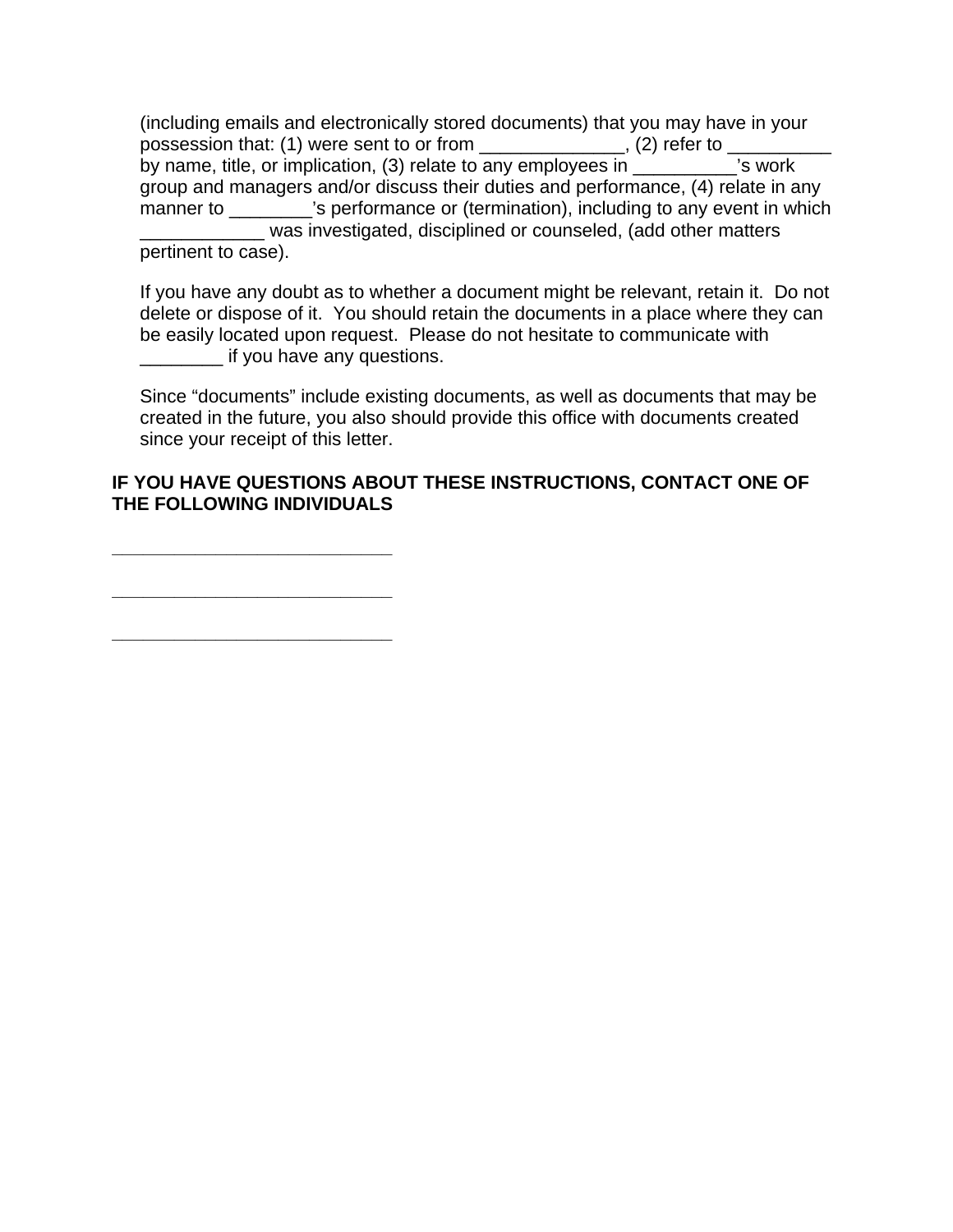## **ATTACHMENT 5 – ESI Locations**

### **ESI Locations:**

#### \_\_\_\_ **Servers**

Describe each server or server cluster: what kind, their purpose, and how many.

# \_\_\_\_ **Mainframes**

Describe what kind, their purpose, how many

#### \_\_\_\_ **Digital printers, copiers, scanners**

List any devices in which ESI gets stored in scanning directories and is not saved to the main server directory)

#### \_\_\_\_ **SharePoint, wiki, or Blog Sites**

List employee chat rooms or collaborative space where work is conducted or conversations occur

#### \_\_\_\_ **Password Protected Internet Sites**

List all sites used by employees who work with outside consultants through a password protected internet site

#### \_\_\_\_ **Backup Tapes**

**\_\_\_\_ Text or Instant Messaging** List any applications that enable employees to send "text or instant messages"

#### \_\_\_\_ **Databases**

List any databases and indicate what, when, where and how many

### \_\_\_\_ **Email lists**

Specify any email lists (what, when and who is on it)

# \_\_\_\_ **Metadata Scrubbing Software** Indicate if you use this type of software on any of your storage

- \_\_\_\_ **Media Cards**
- \_\_\_\_ **Laptops**
- \_\_\_\_ **Desktops**

\_\_\_\_ **PDAs**

**Notes:** Please provide any additional information you think would be helpful in understanding your Electronically Stored Information file types and locations.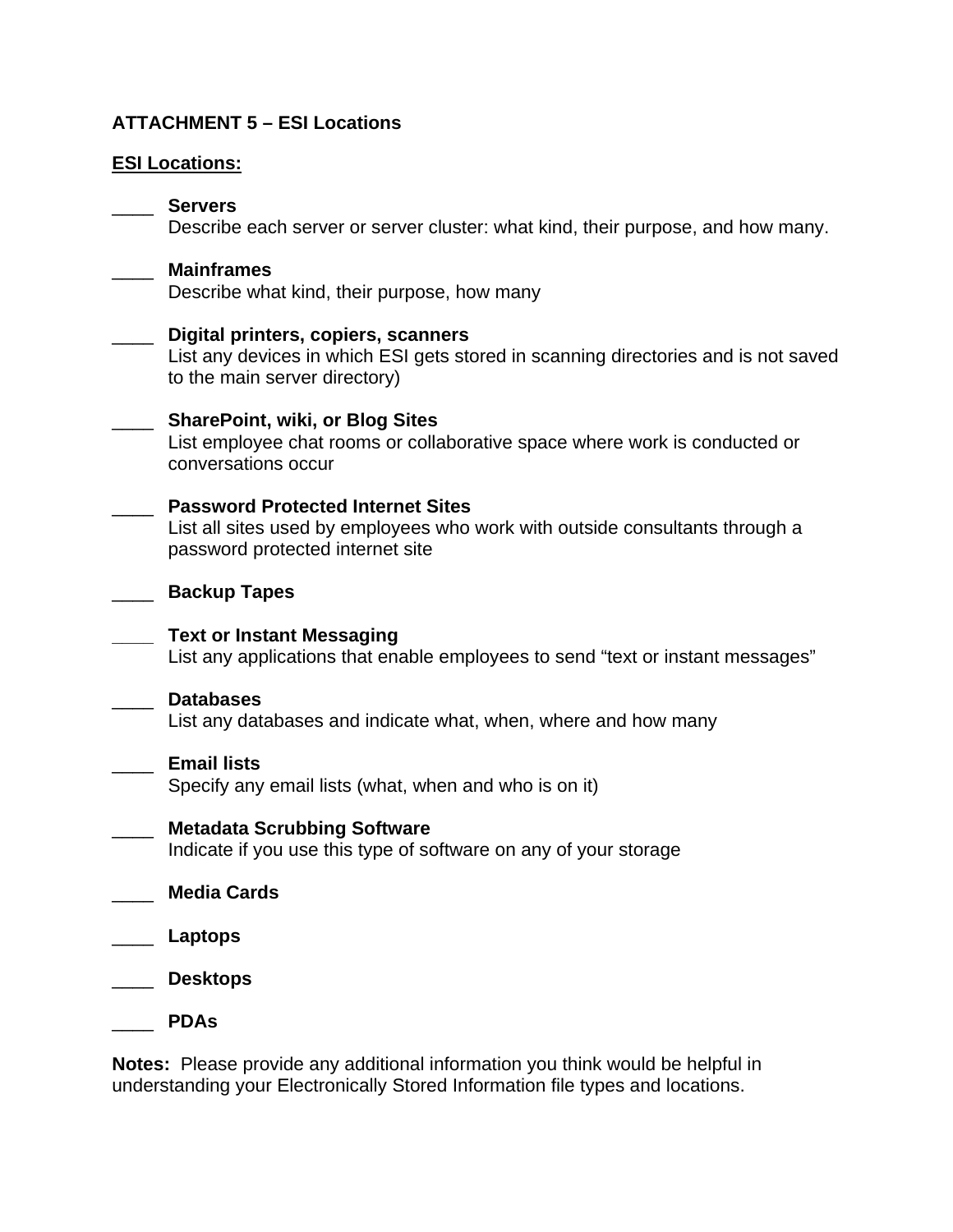# **ATTACHMENT 6 – COMPUTER SYSTEM CHECKLIST - INDIVIDUAL**

The checklist below may be of use to individuals as they determine potential locations of electronically stored information (ESI) that might assist the WSD in responding to a potential or existing lawsuit.

| Name           |  |
|----------------|--|
| Date           |  |
| Campus address |  |
| Campus phone   |  |
| Email address  |  |

#### **1. Computers**

Please identify other computer systems (including home computers, laptops, blackberry, and personal digital assistants) you use to conduct WSD business.

For each computer system that you use, please answer the following. For "Name" please enter a unique designation which will allow you to distinguish this system from the others that you use. If you are sure that a given system has no information related to your position at the WSD, you do not need to list it.

| No.            | <b>Name</b> | <b>Type</b><br>Laptop,<br>Desktop, PDA,<br>etc. | Ownership<br>WSD or<br>personal? | <b>Location of Use</b><br>Home, office, travel, all? |
|----------------|-------------|-------------------------------------------------|----------------------------------|------------------------------------------------------|
|                |             |                                                 |                                  |                                                      |
| $\overline{2}$ |             |                                                 |                                  |                                                      |
| 3              |             |                                                 |                                  |                                                      |
| 4              |             |                                                 |                                  |                                                      |

#### **2. Data storage**

Besides the internal hard disc(s) in the above systems(s), please list the other places where you store electronic data related to your position at the WSD. Note that back-ups are treated separately in the next section. If a data store is associated with one of the computers listed above, please enter that system's number as listed in the first column above.

| <b>Name</b> | <b>Type</b><br>File Server, External<br>Drive, Flash Drive, DVD,<br>CD, Tape, Diskette? | <b>Purchase \$</b><br>WSD \$ or<br>personal \$? | Location of Use<br>Home, office,<br>travel, all? | ∣ Computer<br>' No. |
|-------------|-----------------------------------------------------------------------------------------|-------------------------------------------------|--------------------------------------------------|---------------------|
|             |                                                                                         |                                                 |                                                  |                     |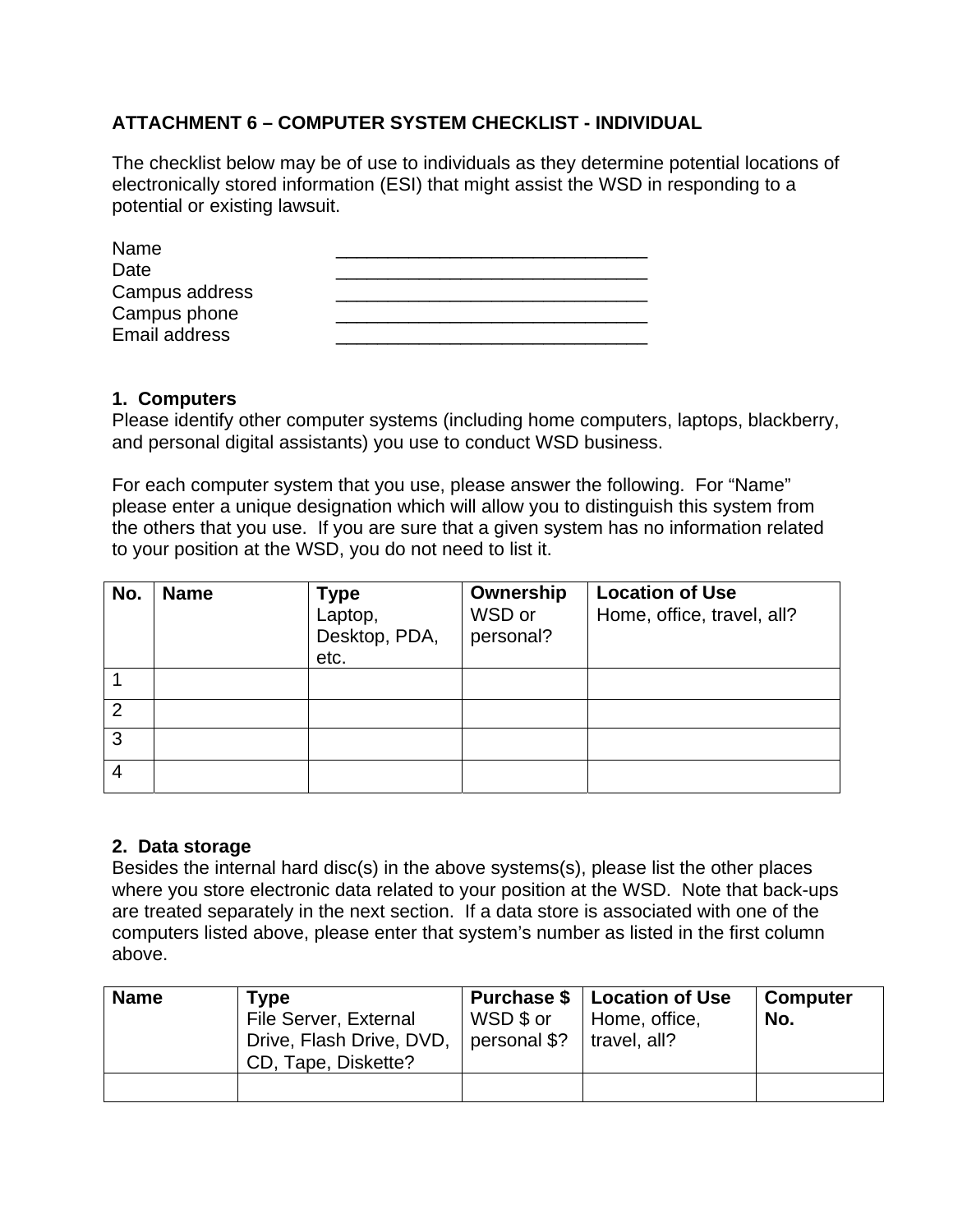### **3. Backups**

Please state how the backups are completed for each system listed above.

| <b>Computer No.</b> | <b>Type and Location</b><br>Departmental Network Backup, Local Tape,   Daily, weekly,<br>Local DVD, etc.? | <b>Schedule for Backup</b><br>irregularly? |
|---------------------|-----------------------------------------------------------------------------------------------------------|--------------------------------------------|
|                     |                                                                                                           |                                            |
|                     |                                                                                                           |                                            |
|                     |                                                                                                           |                                            |

#### **4. Mail service**

List the email service(s) on which you send or receive WSD-related messages. If you store messages on a local computer, give the associated system number(s).

| <b>Service</b><br>WSD email Service,<br>Department mail Service,<br>MSN, AOL, Yahoo, etc. | <b>Use</b><br>Work, personal, or both? | <b>Messages Stored</b><br>Locally?<br>on Computer No. |
|-------------------------------------------------------------------------------------------|----------------------------------------|-------------------------------------------------------|
|                                                                                           |                                        |                                                       |
|                                                                                           |                                        |                                                       |
|                                                                                           |                                        |                                                       |
|                                                                                           |                                        |                                                       |
|                                                                                           |                                        |                                                       |

### **5. Collaborative work**

List any Web pages, email lists, blogs, wikis, or other collaborative environments you participate in for WSD work.

| <b>Collaborative system</b><br>Wiki, SharePoint, Web<br>server, | Location<br>URL, archives, etc. | <b>Purpose</b> |
|-----------------------------------------------------------------|---------------------------------|----------------|
|                                                                 |                                 |                |
|                                                                 |                                 |                |
|                                                                 |                                 |                |

**6. Your primary computer support person/group**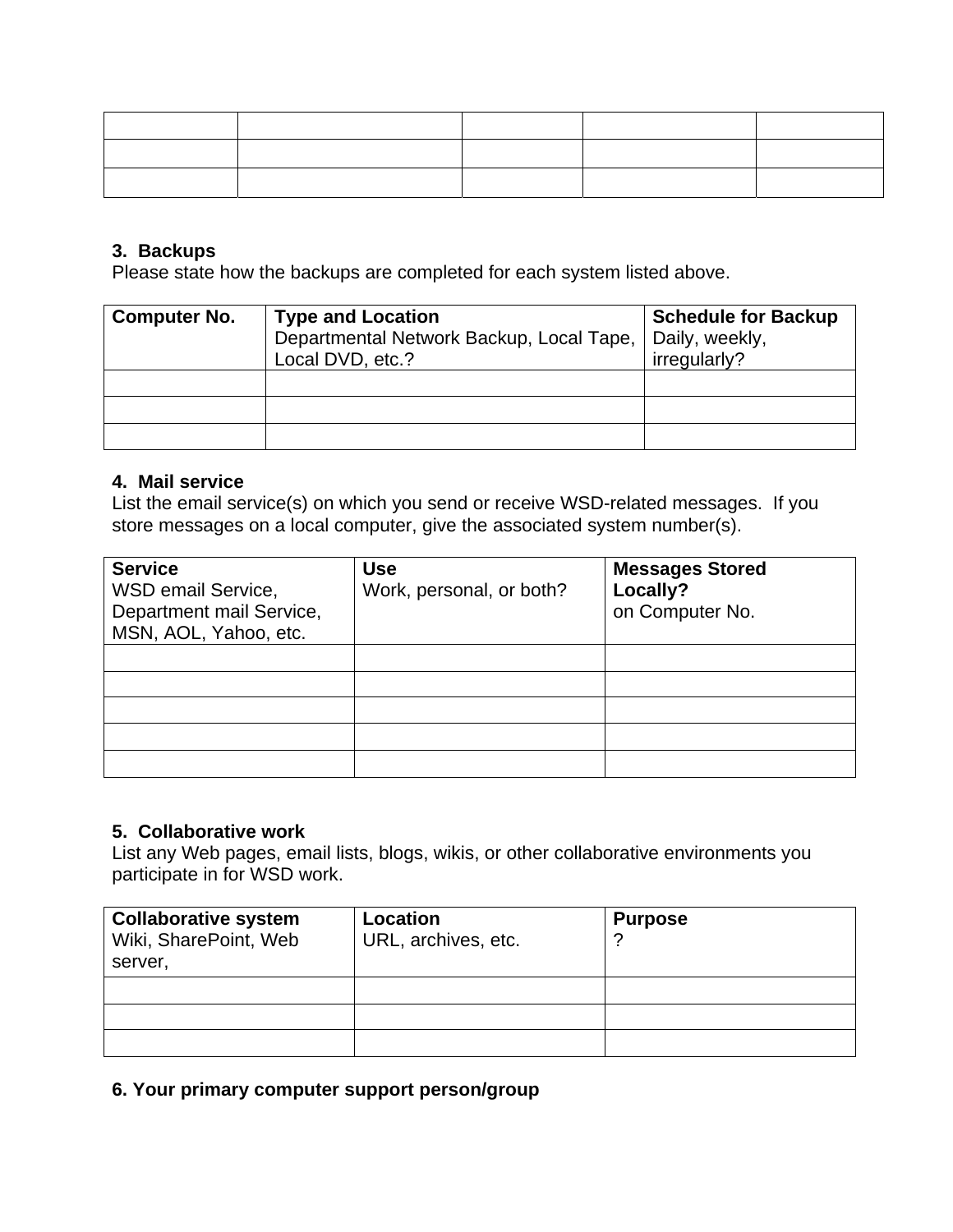Complete the contact information for the individual or group that provides your computing and networking support.

| Name                      |  |
|---------------------------|--|
| Email address             |  |
| Phone number              |  |
| <b>Employee Signature</b> |  |